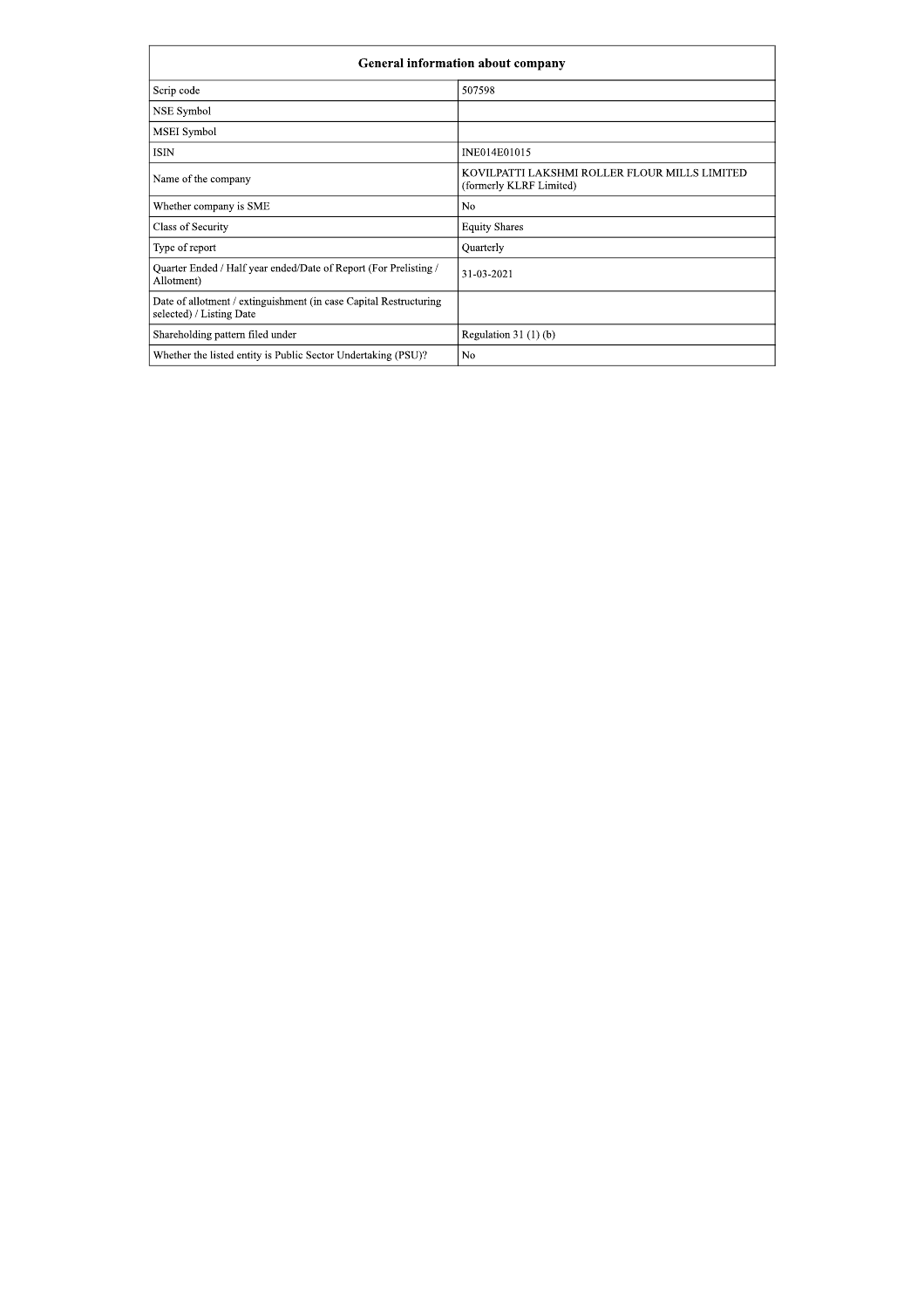|                | <b>Declaration</b>                                                                        |                |                                |                       |                             |  |  |  |  |  |  |  |  |
|----------------|-------------------------------------------------------------------------------------------|----------------|--------------------------------|-----------------------|-----------------------------|--|--|--|--|--|--|--|--|
| Sr.<br>No.     | Particular                                                                                | Yes/No         | Promoter and<br>Promoter Group | Public<br>shareholder | Non Promoter-<br>Non Public |  |  |  |  |  |  |  |  |
| -1             | Whether the Listed Entity has issued any partly paid up shares?                           | No             | N <sub>0</sub>                 | N <sub>0</sub>        | N <sub>0</sub>              |  |  |  |  |  |  |  |  |
| $\overline{2}$ | Whether the Listed Entity has issued any Convertible Securities                           | N <sub>0</sub> | N <sub>0</sub>                 | N <sub>0</sub>        | No.                         |  |  |  |  |  |  |  |  |
| 3              | Whether the Listed Entity has issued any Warrants?                                        | N <sub>0</sub> | N <sub>0</sub>                 | N <sub>0</sub>        | N <sub>0</sub>              |  |  |  |  |  |  |  |  |
| 4              | Whether the Listed Entity has any shares against which<br>depository receipts are issued? | No             | No                             | No                    | No.                         |  |  |  |  |  |  |  |  |
| 5              | Whether the Listed Entity has any shares in locked-in?                                    | Yes            | <b>Yes</b>                     | N <sub>0</sub>        | N <sub>0</sub>              |  |  |  |  |  |  |  |  |
| 6              | Whether any shares held by promoters are pledge or otherwise<br>encumbered?               | N <sub>0</sub> | N <sub>0</sub>                 |                       |                             |  |  |  |  |  |  |  |  |
| $\overline{7}$ | Whether company has equity shares with differential voting<br>rights?                     | N <sub>0</sub> | N <sub>0</sub>                 | N <sub>0</sub>        | N <sub>0</sub>              |  |  |  |  |  |  |  |  |
| 8              | Whether the listed entity has any significant beneficial owner?                           | Yes            |                                |                       |                             |  |  |  |  |  |  |  |  |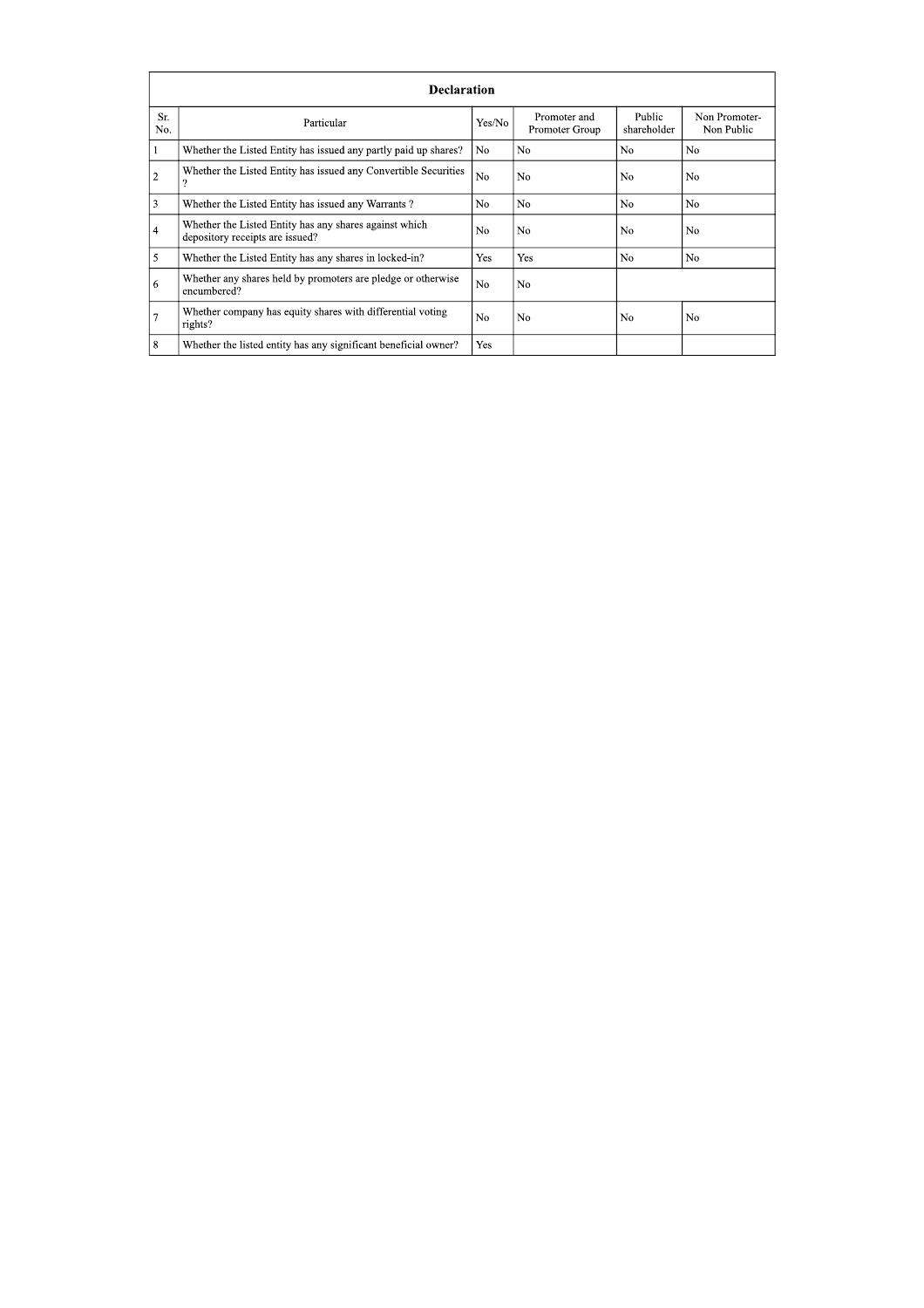|                 |                                                |                                  |                       |                      |                          |                                                                 | Table I - Summary Statement holding of specified securities                |                           |               |                                      |                     |
|-----------------|------------------------------------------------|----------------------------------|-----------------------|----------------------|--------------------------|-----------------------------------------------------------------|----------------------------------------------------------------------------|---------------------------|---------------|--------------------------------------|---------------------|
|                 | Category<br>of<br>shareholder<br>(II)          | Nos. Of<br>shareholders<br>(III) | No. of<br>fully paid  | No. Of<br>Partly     | No. Of<br>shares         | Total nos.<br>shares<br>held (VII)<br>$-(IV)^{+}$<br>$(V)+(VI)$ | Shareholding as a<br>% of total no. of                                     | class of securities (IX)  |               | Number of Voting Rights held in each |                     |
| Category<br>(1) |                                                |                                  | up equity             | paid-up<br>equity    | underlying<br>Depository |                                                                 | shares (calculated<br>as per SCRR, 1957)<br>(VIII) As a % of<br>$(A+B+C2)$ | No of Voting (XIV) Rights |               |                                      | Total as a          |
|                 |                                                |                                  | shares<br>held $(IV)$ | shares<br>held $(V)$ | Receipts<br>(VI)         |                                                                 |                                                                            | Class<br>eg: X            | Class<br>eg:y | Total                                | $%$ of<br>$(A+B+C)$ |
| (A)             | Promoter<br>&<br>Promoter<br>Group             | 6                                | 3168685               |                      |                          | 3168685                                                         | 57.18                                                                      | 3168685                   |               | 3168685                              | 57.18               |
| (B)             | Public                                         | 4145                             | 2372791               |                      |                          | 2372791                                                         | 42.82                                                                      | 2372791                   |               | 2372791                              | 42.82               |
| (C)             | Non<br>Promoter-<br>Non Public                 |                                  |                       |                      |                          |                                                                 |                                                                            |                           |               |                                      |                     |
| (C1)            | <b>Shares</b><br>underlying<br><b>DRs</b>      |                                  |                       |                      |                          |                                                                 |                                                                            |                           |               |                                      |                     |
| (C2)            | Shares held<br>by<br>Employee<br><b>Trusts</b> |                                  |                       |                      |                          |                                                                 |                                                                            |                           |               |                                      |                     |
|                 | Total                                          | 4151                             | 5541476               |                      |                          | 5541476                                                         | 100                                                                        | 5541476                   |               | 5541476                              | 100                 |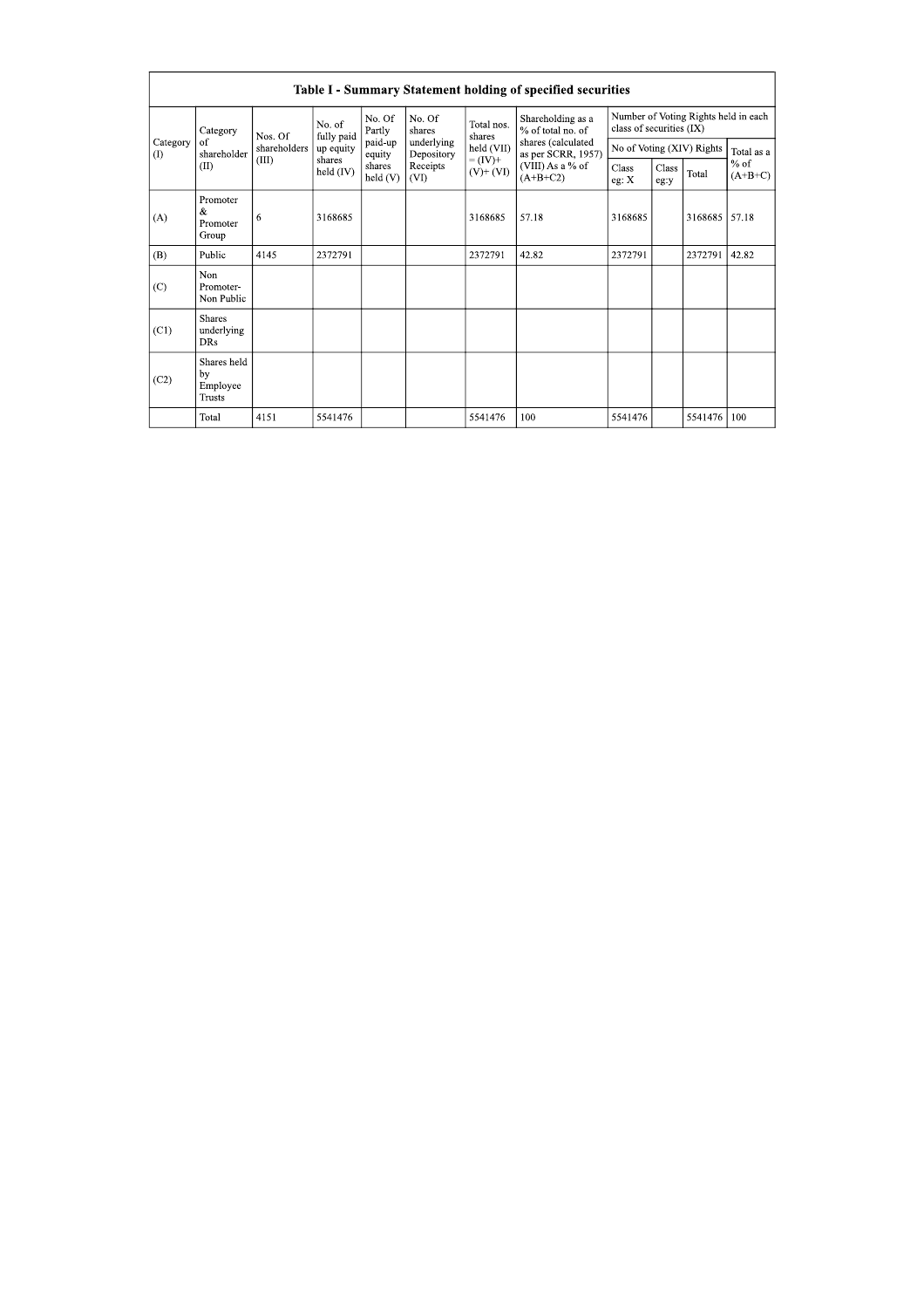|                 | Table I - Summary Statement holding of specified securities |                                                      |                                       |                                                           |                                                                                             |                                          |                                                         |                                                                               |                                                         |                                       |  |  |  |
|-----------------|-------------------------------------------------------------|------------------------------------------------------|---------------------------------------|-----------------------------------------------------------|---------------------------------------------------------------------------------------------|------------------------------------------|---------------------------------------------------------|-------------------------------------------------------------------------------|---------------------------------------------------------|---------------------------------------|--|--|--|
| Category<br>(1) | Category<br>of<br>shareholder<br>(II)                       | No. Of<br><b>Shares</b><br>Underlying<br>Outstanding | No. of<br><b>Shares</b><br>Underlying | No. Of Shares<br>Underlying<br>Outstanding<br>convertible | Shareholding, as a<br>% assuming full<br>conversion of<br>convertible securities            | Number of<br>Locked in<br>shares $(XII)$ |                                                         | Number of<br><b>Shares</b><br>pledged or<br>otherwise<br>encumbered<br>(XIII) |                                                         | Number of<br>equity shares<br>held in |  |  |  |
|                 |                                                             | convertible<br>securities<br>(X)                     | Outstanding<br>Warrants<br>$(X_i)$    | securities and<br>No. Of<br>Warrants (Xi)<br>(a)          | (as a percentage of<br>diluted share capital)<br>$(XI) = (VII)+(X) As$<br>a % of $(A+B+C2)$ | No. (a)                                  | As a<br>$%$ of<br>total<br><b>Shares</b><br>held<br>(b) | No.<br>(a)                                                                    | As a<br>$%$ of<br>total<br><b>Shares</b><br>held<br>(b) | dematerialized<br>form $(XIV)$        |  |  |  |
| (A)             | Promoter<br>&<br>Promoter<br>Group                          |                                                      |                                       |                                                           | 57.18                                                                                       | 520832                                   | 16.44                                                   |                                                                               |                                                         | 3168685                               |  |  |  |
| (B)             | Public                                                      |                                                      |                                       |                                                           | 42.82                                                                                       |                                          |                                                         |                                                                               |                                                         | 2245887                               |  |  |  |
| (C)             | Non<br>Promoter-<br>Non Public                              |                                                      |                                       |                                                           |                                                                                             |                                          |                                                         |                                                                               |                                                         |                                       |  |  |  |
| (C1)            | <b>Shares</b><br>underlying<br><b>DRs</b>                   |                                                      |                                       |                                                           |                                                                                             |                                          |                                                         |                                                                               |                                                         |                                       |  |  |  |
| (C2)            | Shares held<br>by<br>Employee<br><b>Trusts</b>              |                                                      |                                       |                                                           |                                                                                             |                                          |                                                         |                                                                               |                                                         |                                       |  |  |  |
|                 | Total                                                       |                                                      |                                       |                                                           | 100                                                                                         | 520832 9.4                               |                                                         |                                                                               |                                                         | 5414572                               |  |  |  |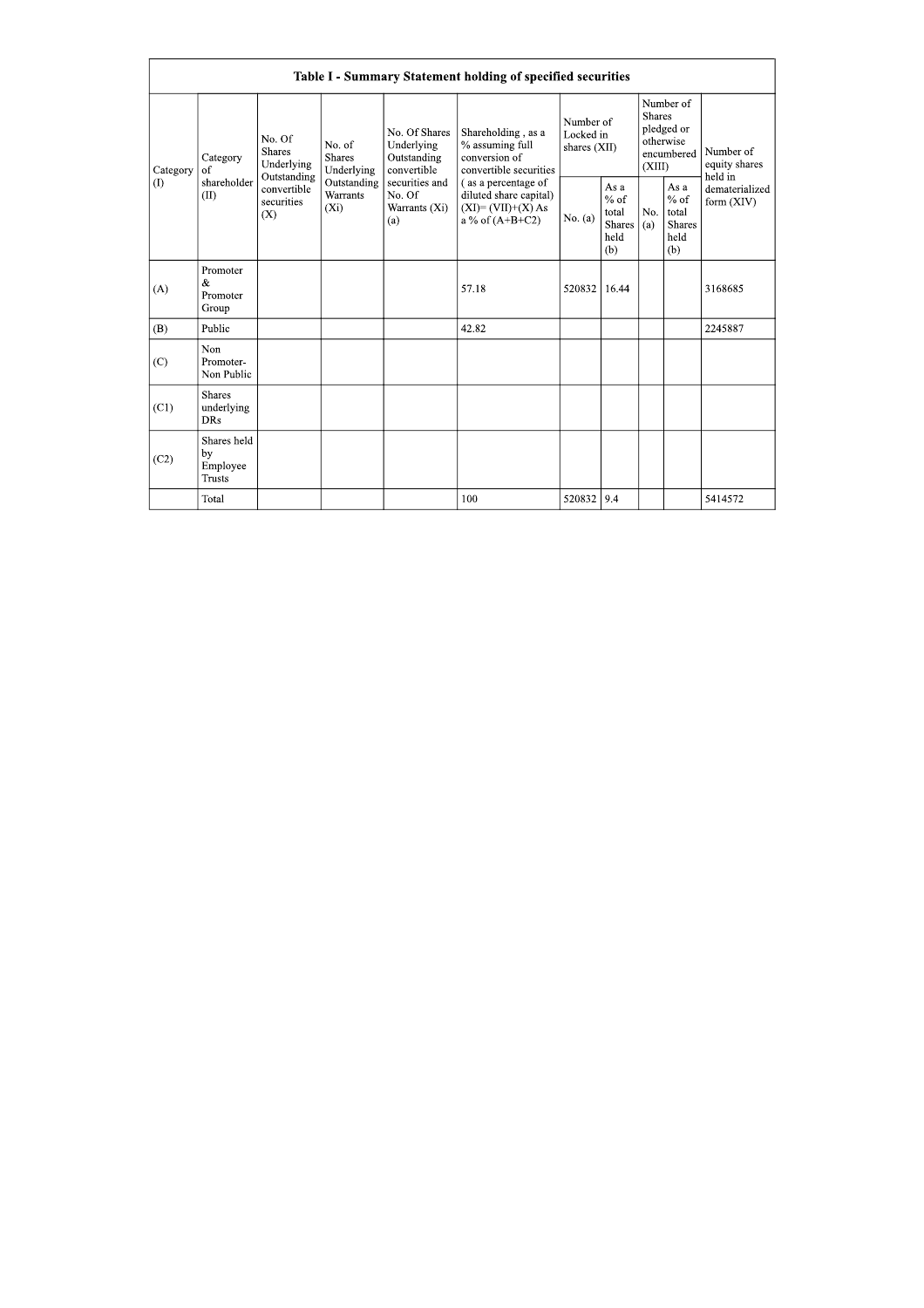|                                                                                             | Table II - Statement showing shareholding pattern of the Promoter and Promoter Group                                |                         |                               |                                 |                                |                                         |                                                      |                                                                  |               |               |                                 |  |
|---------------------------------------------------------------------------------------------|---------------------------------------------------------------------------------------------------------------------|-------------------------|-------------------------------|---------------------------------|--------------------------------|-----------------------------------------|------------------------------------------------------|------------------------------------------------------------------|---------------|---------------|---------------------------------|--|
|                                                                                             |                                                                                                                     | Nos. Of<br>shareholders | No. of<br>fully<br>paid up    | No.<br>Of                       |                                | Total                                   | Shareholding                                         | Number of Voting Rights held in<br>each class of securities (IX) |               |               |                                 |  |
| Sr.                                                                                         | Category & Name<br>of the                                                                                           |                         |                               | Partly<br>paid-<br>up           | No. Of<br>shares<br>underlying | nos.<br>shares<br>held                  | as a % of total<br>no. of shares<br>(calculated as   | No of Voting (XIV) Rights                                        |               |               | Total<br>as a %                 |  |
|                                                                                             | Shareholders (I)                                                                                                    | (III)                   | equity<br>shares<br>held (IV) | equity<br>shares<br>held<br>(V) | Depository<br>Receipts<br>(VI) | $(VII) =$<br>$(IV)+$<br>$(V)$ +<br>(VI) | per SCRR,<br>1957) (VIII)<br>As a % of<br>$(A+B+C2)$ | Class eg:<br>Х                                                   | Class<br>eg:y | Total         | of<br>Total<br>Voting<br>rights |  |
| A                                                                                           | Table II - Statement showing shareholding pattern of the Promoter and Promoter Group                                |                         |                               |                                 |                                |                                         |                                                      |                                                                  |               |               |                                 |  |
| (1)                                                                                         | Indian                                                                                                              |                         |                               |                                 |                                |                                         |                                                      |                                                                  |               |               |                                 |  |
| (a)                                                                                         | Individuals/Hindu<br>undivided Family                                                                               | $\overline{4}$          | 1990096                       |                                 |                                | 1990096                                 | 35.91                                                | 1990096                                                          |               | 1990096 35.91 |                                 |  |
| (d)                                                                                         | Any Other<br>(specify)                                                                                              | $\overline{2}$          | 1178589                       |                                 |                                | 1178589                                 | 21.27                                                | 1178589                                                          |               | 1178589       | 21.27                           |  |
| Sub-Total (A)<br>(1)                                                                        |                                                                                                                     | 6                       | 3168685                       |                                 |                                | 3168685                                 | 57.18                                                | 3168685                                                          |               | 3168685 57.18 |                                 |  |
| (2)                                                                                         | Foreign                                                                                                             |                         |                               |                                 |                                |                                         |                                                      |                                                                  |               |               |                                 |  |
| Total<br>Shareholding<br>of Promoter<br>and Promoter<br>Group $(A)=$<br>$(A)(1)+(A)$<br>(2) |                                                                                                                     | 6                       | 3168685                       |                                 |                                | 3168685                                 | 57.18                                                | 3168685                                                          |               | 3168685 57.18 |                                 |  |
| $\, {\bf B}$                                                                                | Table III - Statement showing shareholding pattern of the Public shareholder                                        |                         |                               |                                 |                                |                                         |                                                      |                                                                  |               |               |                                 |  |
| (1)                                                                                         | Institutions                                                                                                        |                         |                               |                                 |                                |                                         |                                                      |                                                                  |               |               |                                 |  |
| (f)                                                                                         | Financial<br>Institutions/ Banks                                                                                    | $\overline{c}$          | 660                           |                                 |                                | 660                                     | 0.01                                                 | 660                                                              |               | 660           | 0.01                            |  |
| Sub-Total (B)<br>(1)                                                                        |                                                                                                                     | $\overline{2}$          | 660                           |                                 |                                | 660                                     | 0.01                                                 | 660                                                              |               | 660           | 0.01                            |  |
| (3)                                                                                         | Non-institutions                                                                                                    |                         |                               |                                 |                                |                                         |                                                      |                                                                  |               |               |                                 |  |
| (a(i))                                                                                      | Individuals -<br>i.Individual<br>shareholders<br>holding nominal<br>share capital up to<br>Rs. 2 lakhs.             | 3931                    | 1407018                       |                                 |                                | 1407018                                 | 25.39                                                | 1407018                                                          |               | 1407018 25.39 |                                 |  |
| (a(ii))                                                                                     | Individuals - ii.<br>Individual<br>shareholders<br>holding nominal<br>share capital in<br>excess of Rs. 2<br>lakhs. | $ 9\rangle$             | 592098                        |                                 |                                | 592098                                  | 10.68                                                | 592098                                                           |               | 592098 10.68  |                                 |  |
| (e)                                                                                         | Any Other<br>(specify)                                                                                              | 203                     | 373015                        |                                 |                                | 373015                                  | 6.73                                                 | 373015                                                           |               | 373015        | 6.73                            |  |
| Sub-Total (B)<br>(3)                                                                        |                                                                                                                     | 4143                    | 2372131                       |                                 |                                | 2372131                                 | 42.81                                                | 2372131                                                          |               | 2372131       | 42.81                           |  |
| Total Public<br>Shareholding<br>$(B)=(B)(1)+$<br>$(B)(2)+(B)(3)$                            |                                                                                                                     | 4145                    | 2372791                       |                                 |                                | 2372791                                 | 42.82                                                | 2372791                                                          |               | 2372791       | 42.82                           |  |
| $\mathbf C$                                                                                 | Table IV - Statement showing shareholding pattern of the Non Promoter- Non Public shareholder                       |                         |                               |                                 |                                |                                         |                                                      |                                                                  |               |               |                                 |  |
| Total (<br>$A+B+C2$ )                                                                       |                                                                                                                     | 4151                    | 5541476                       |                                 |                                | 5541476                                 | 100                                                  | 5541476                                                          |               | 5541476 100   |                                 |  |
| Total                                                                                       |                                                                                                                     | 4151                    | 5541476                       |                                 |                                | 5541476                                 | 100                                                  | 5541476                                                          |               | 5541476 100   |                                 |  |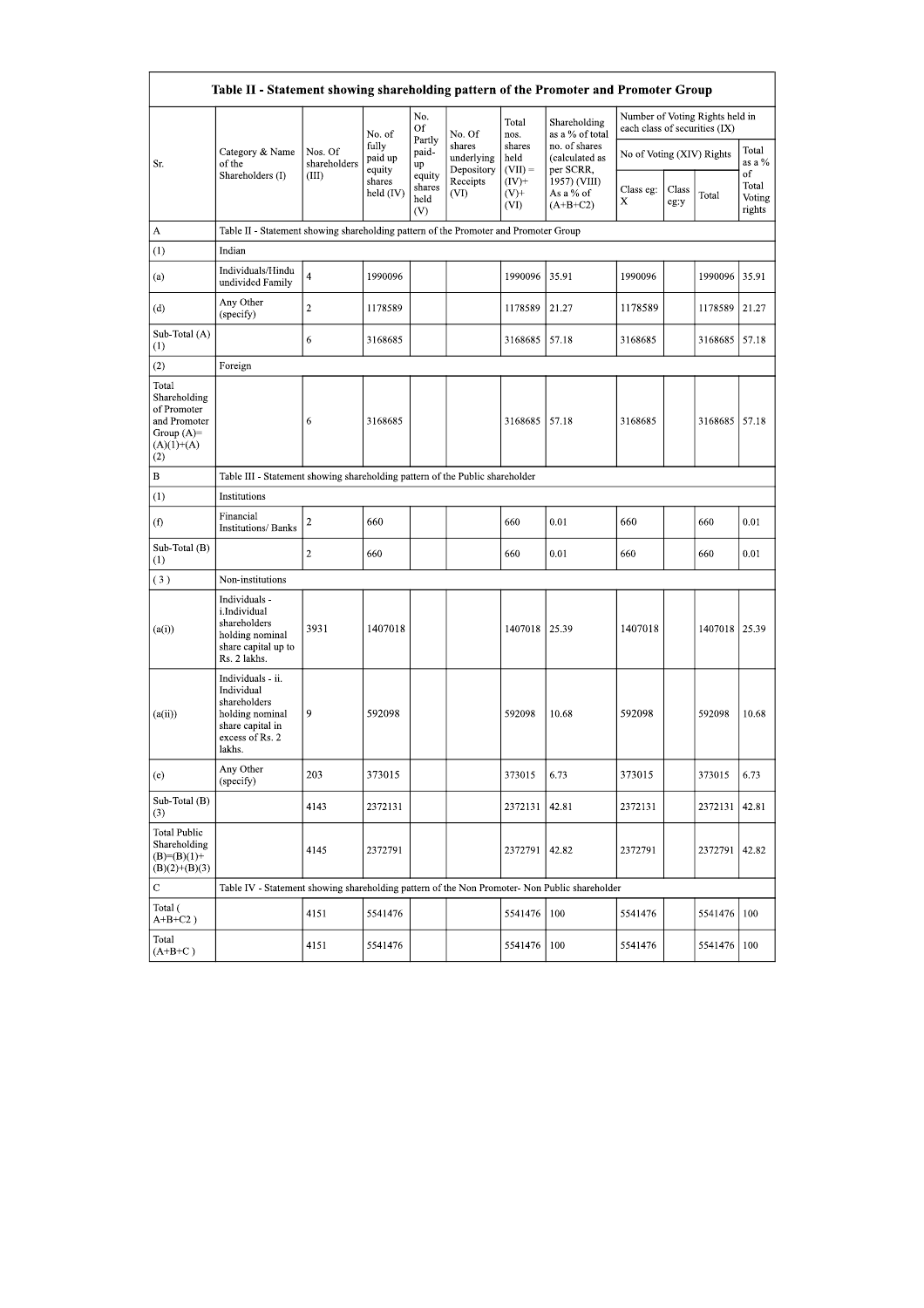| Table II - Statement showing shareholding pattern of the Promoter and Promoter Group    |                                                                                      |                                       |                                                                |                                                                                               |                                          |                                                         |                  |                                                    |                                       |  |  |  |  |
|-----------------------------------------------------------------------------------------|--------------------------------------------------------------------------------------|---------------------------------------|----------------------------------------------------------------|-----------------------------------------------------------------------------------------------|------------------------------------------|---------------------------------------------------------|------------------|----------------------------------------------------|---------------------------------------|--|--|--|--|
|                                                                                         | No. Of<br><b>Shares</b><br>Underlying<br>Outstanding                                 | No. of<br><b>Shares</b><br>Underlying | No. Of Shares<br>Underlying<br>Outstanding                     | Shareholding, as a %<br>assuming full conversion<br>of convertible securities (               | Number of<br>Locked in<br>shares $(XII)$ |                                                         | Shares<br>(XIII) | Number of<br>pledged or<br>otherwise<br>encumbered | Number of<br>equity shares<br>held in |  |  |  |  |
| Sr.                                                                                     | convertible<br>securities<br>(X)                                                     | Outstanding<br>Warrants<br>$(X_i)$    | convertible<br>securities and<br>No. Of Warrants<br>$(Xi)$ (a) | as a percentage of diluted<br>share capital) (XI)=<br>$(VII)+(X)$ As a % of<br>$(A+B+C2)$     | No. (a)                                  | As a<br>$%$ of<br>total<br><b>Shares</b><br>held<br>(b) | No.<br>(a)       | As a<br>$%$ of<br>total<br>Shares<br>held<br>(b)   | dematerialized<br>form (XIV)          |  |  |  |  |
| A                                                                                       | Table II - Statement showing shareholding pattern of the Promoter and Promoter Group |                                       |                                                                |                                                                                               |                                          |                                                         |                  |                                                    |                                       |  |  |  |  |
| (1)                                                                                     | Indian                                                                               |                                       |                                                                |                                                                                               |                                          |                                                         |                  |                                                    |                                       |  |  |  |  |
| (a)                                                                                     |                                                                                      |                                       |                                                                | 35.91                                                                                         | 416666                                   | 20.94                                                   |                  |                                                    | 1990096                               |  |  |  |  |
| (d)                                                                                     |                                                                                      |                                       |                                                                | 21.27                                                                                         | 104166                                   | 8.84                                                    |                  |                                                    | 1178589                               |  |  |  |  |
| Sub-Total (A)<br>(1)                                                                    |                                                                                      |                                       |                                                                | 57.18                                                                                         | 520832                                   | 16.44                                                   |                  |                                                    | 3168685                               |  |  |  |  |
| (2)                                                                                     | Foreign                                                                              |                                       |                                                                |                                                                                               |                                          |                                                         |                  |                                                    |                                       |  |  |  |  |
| Total<br>Shareholding<br>of Promoter<br>and Promoter<br>Group $(A)=$<br>$(A)(1)+(A)(2)$ |                                                                                      |                                       |                                                                | 57.18                                                                                         | 520832                                   | 16.44                                                   |                  |                                                    | 3168685                               |  |  |  |  |
| $\, {\bf B}$                                                                            |                                                                                      |                                       |                                                                | Table III - Statement showing shareholding pattern of the Public shareholder                  |                                          |                                                         |                  |                                                    |                                       |  |  |  |  |
| (1)                                                                                     | Institutions                                                                         |                                       |                                                                |                                                                                               |                                          |                                                         |                  |                                                    |                                       |  |  |  |  |
| (f)                                                                                     |                                                                                      |                                       |                                                                | 0.01                                                                                          |                                          |                                                         |                  |                                                    | $\mathbf{0}$                          |  |  |  |  |
| Sub-Total (B)<br>(1)                                                                    |                                                                                      |                                       |                                                                | 0.01                                                                                          |                                          |                                                         |                  |                                                    | $\boldsymbol{0}$                      |  |  |  |  |
| (3)                                                                                     | Non-institutions                                                                     |                                       |                                                                |                                                                                               |                                          |                                                         |                  |                                                    |                                       |  |  |  |  |
| (a(i))                                                                                  |                                                                                      |                                       |                                                                | 25.39                                                                                         |                                          |                                                         |                  |                                                    | 1283985                               |  |  |  |  |
| (a(ii))                                                                                 |                                                                                      |                                       |                                                                | 10.68                                                                                         |                                          |                                                         |                  |                                                    | 592098                                |  |  |  |  |
| (e)                                                                                     |                                                                                      |                                       |                                                                | 6.73                                                                                          |                                          |                                                         |                  |                                                    | 369804                                |  |  |  |  |
| Sub-Total (B)<br>(3)                                                                    |                                                                                      |                                       |                                                                | 42.81                                                                                         |                                          |                                                         |                  |                                                    | 2245887                               |  |  |  |  |
| <b>Total Public</b><br>Shareholding<br>$(B)= (B)(1) +$<br>$(B)(2)+(B)(3)$               |                                                                                      |                                       |                                                                | 42.82                                                                                         |                                          |                                                         |                  |                                                    | 2245887                               |  |  |  |  |
| $\mathbf C$                                                                             |                                                                                      |                                       |                                                                | Table IV - Statement showing shareholding pattern of the Non Promoter- Non Public shareholder |                                          |                                                         |                  |                                                    |                                       |  |  |  |  |
| Total (<br>$A+B+C2$ )                                                                   |                                                                                      |                                       |                                                                | 100                                                                                           | 520832                                   | 9.4                                                     |                  |                                                    | 5414572                               |  |  |  |  |
| Total<br>$(A+B+C)$                                                                      |                                                                                      |                                       |                                                                | 100                                                                                           | 520832                                   | 9.4                                                     |                  |                                                    | 5414572                               |  |  |  |  |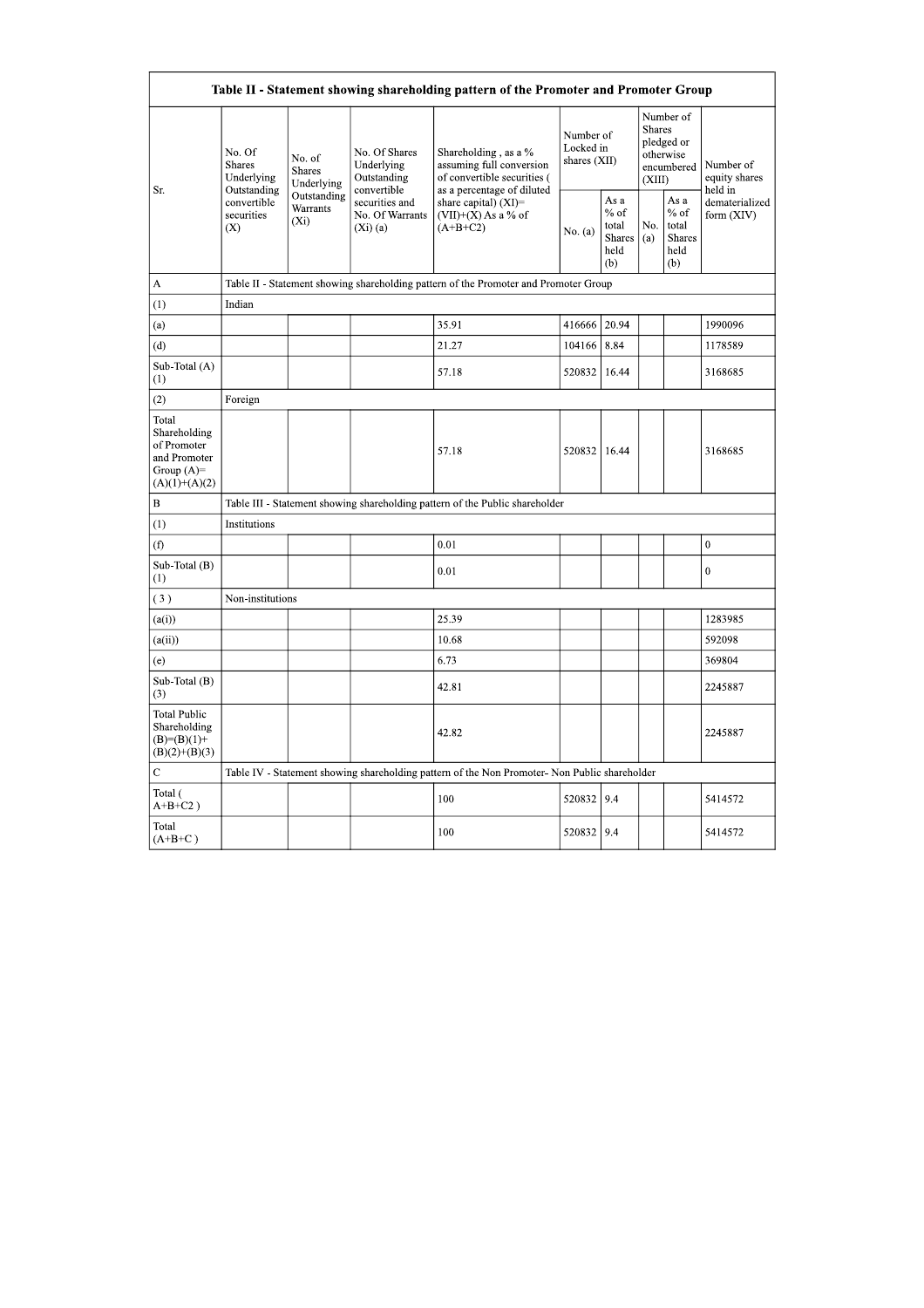| Individuals/Hindu undivided Family                                                                                                                                                       |                                                                             |                                      |                                                                            |                                              |                             |  |  |  |  |  |  |  |
|------------------------------------------------------------------------------------------------------------------------------------------------------------------------------------------|-----------------------------------------------------------------------------|--------------------------------------|----------------------------------------------------------------------------|----------------------------------------------|-----------------------------|--|--|--|--|--|--|--|
| Searial No.                                                                                                                                                                              | $\mathbf{1}$                                                                | $\overline{c}$                       | 3                                                                          | $\overline{4}$                               |                             |  |  |  |  |  |  |  |
| Name of the<br>Shareholders (I)                                                                                                                                                          | SURESH JAGANNATHAN<br><b>INDIVIDUAL AND JOINTLY</b><br>WITH J CHANDRAKANTHI | <b>SHARATH</b><br><b>JAGANNATHAN</b> | V JAGANNATHAN JOINTLY<br>WITH SURESH<br>JAGANNATHAN AND J<br>CHANDRAKANTHI | <b>SURESH</b><br><b>JAGANNATHAN</b><br>(HUF) | Click<br>here to<br>go back |  |  |  |  |  |  |  |
| PAN(II)                                                                                                                                                                                  | ACBPJ1194K                                                                  | AOAPJ8642M                           | ABVPJ8280D                                                                 | AAEHS6550F                                   | Total                       |  |  |  |  |  |  |  |
| No. of fully paid<br>up equity shares<br>held (IV)                                                                                                                                       | 1487206                                                                     | 331749                               | 135416                                                                     | 35725                                        | 1990096                     |  |  |  |  |  |  |  |
| No. Of Partly paid-<br>up equity shares<br>held (V)                                                                                                                                      |                                                                             |                                      |                                                                            |                                              |                             |  |  |  |  |  |  |  |
| No. Of shares<br>underlying<br>Depository<br>Receipts (VI)                                                                                                                               |                                                                             |                                      |                                                                            |                                              |                             |  |  |  |  |  |  |  |
| Total nos. shares<br>held $(VII) = (IV) +$<br>$(V)$ + $(VI)$                                                                                                                             | 1487206                                                                     | 331749                               | 135416                                                                     | 35725                                        | 1990096                     |  |  |  |  |  |  |  |
| Shareholding as a<br>% of total no. of<br>shares (calculated<br>as per SCRR,<br>1957) (VIII) As a<br>% of $(A+B+C2)$                                                                     | 26.84                                                                       | 5.99                                 | 2.44                                                                       | 0.64                                         | 35.91                       |  |  |  |  |  |  |  |
|                                                                                                                                                                                          | Number of Voting Rights held in each class of securities (IX)               |                                      |                                                                            |                                              |                             |  |  |  |  |  |  |  |
| Class eg:X                                                                                                                                                                               | 1487206                                                                     | 331749                               | 135416                                                                     | 35725                                        | 1990096                     |  |  |  |  |  |  |  |
| Class eg:y                                                                                                                                                                               |                                                                             |                                      |                                                                            |                                              |                             |  |  |  |  |  |  |  |
| Total                                                                                                                                                                                    | 1487206                                                                     | 331749                               | 135416                                                                     | 35725                                        | 1990096                     |  |  |  |  |  |  |  |
| Total as a % of<br>Total Voting rights                                                                                                                                                   | 26.84                                                                       | 5.99                                 | 2.44                                                                       | 0.64                                         | 35.91                       |  |  |  |  |  |  |  |
| No. Of Shares<br>Underlying<br>Outstanding<br>convertible<br>securities $(X)$                                                                                                            |                                                                             |                                      |                                                                            |                                              |                             |  |  |  |  |  |  |  |
| No. of Shares<br>Underlying<br>Outstanding<br>Warrants (Xi)                                                                                                                              |                                                                             |                                      |                                                                            |                                              |                             |  |  |  |  |  |  |  |
| No. Of Shares<br>Underlying<br>Outstanding<br>convertible<br>securities and No.<br>Of Warrants (Xi)<br>(a)                                                                               |                                                                             |                                      |                                                                            |                                              |                             |  |  |  |  |  |  |  |
| Shareholding, as a<br>% assuming full<br>conversion of<br>convertible<br>securities (as a<br>percentage of<br>diluted share<br>capital) (XI)=<br>$(VII)+(Xi)(a) As a$<br>% of $(A+B+C2)$ | 26.84                                                                       | 5.99                                 | 2.44                                                                       | 0.64                                         | 35.91                       |  |  |  |  |  |  |  |
| Number of Locked in shares (XII)                                                                                                                                                         |                                                                             |                                      |                                                                            |                                              |                             |  |  |  |  |  |  |  |
| No. (a)                                                                                                                                                                                  | 84375                                                                       | 196875                               | 135416                                                                     | $\boldsymbol{0}$                             | 416666                      |  |  |  |  |  |  |  |
| As a % of total<br>Shares held (b)                                                                                                                                                       | 5.67<br>Number of Shares pledged or otherwise encumbered (XIII)             | 59.34                                | 100                                                                        | $\boldsymbol{0}$                             | 20.94                       |  |  |  |  |  |  |  |
| No. (a)                                                                                                                                                                                  |                                                                             |                                      |                                                                            |                                              |                             |  |  |  |  |  |  |  |
| As a % of total<br>Shares held (b)                                                                                                                                                       |                                                                             |                                      |                                                                            |                                              |                             |  |  |  |  |  |  |  |
| Number of equity<br>shares held in<br>dematerialized<br>form (XIV)                                                                                                                       | 1487206                                                                     | 331749                               | 135416                                                                     | 35725                                        | 1990096                     |  |  |  |  |  |  |  |
| Reason for not providing PAN                                                                                                                                                             |                                                                             |                                      |                                                                            |                                              |                             |  |  |  |  |  |  |  |
| Reason for not<br>providing PAN                                                                                                                                                          |                                                                             |                                      |                                                                            |                                              |                             |  |  |  |  |  |  |  |
| Shareholder type                                                                                                                                                                         | Promoter                                                                    | Promoter Group                       | Promoter Group                                                             | Promoter                                     |                             |  |  |  |  |  |  |  |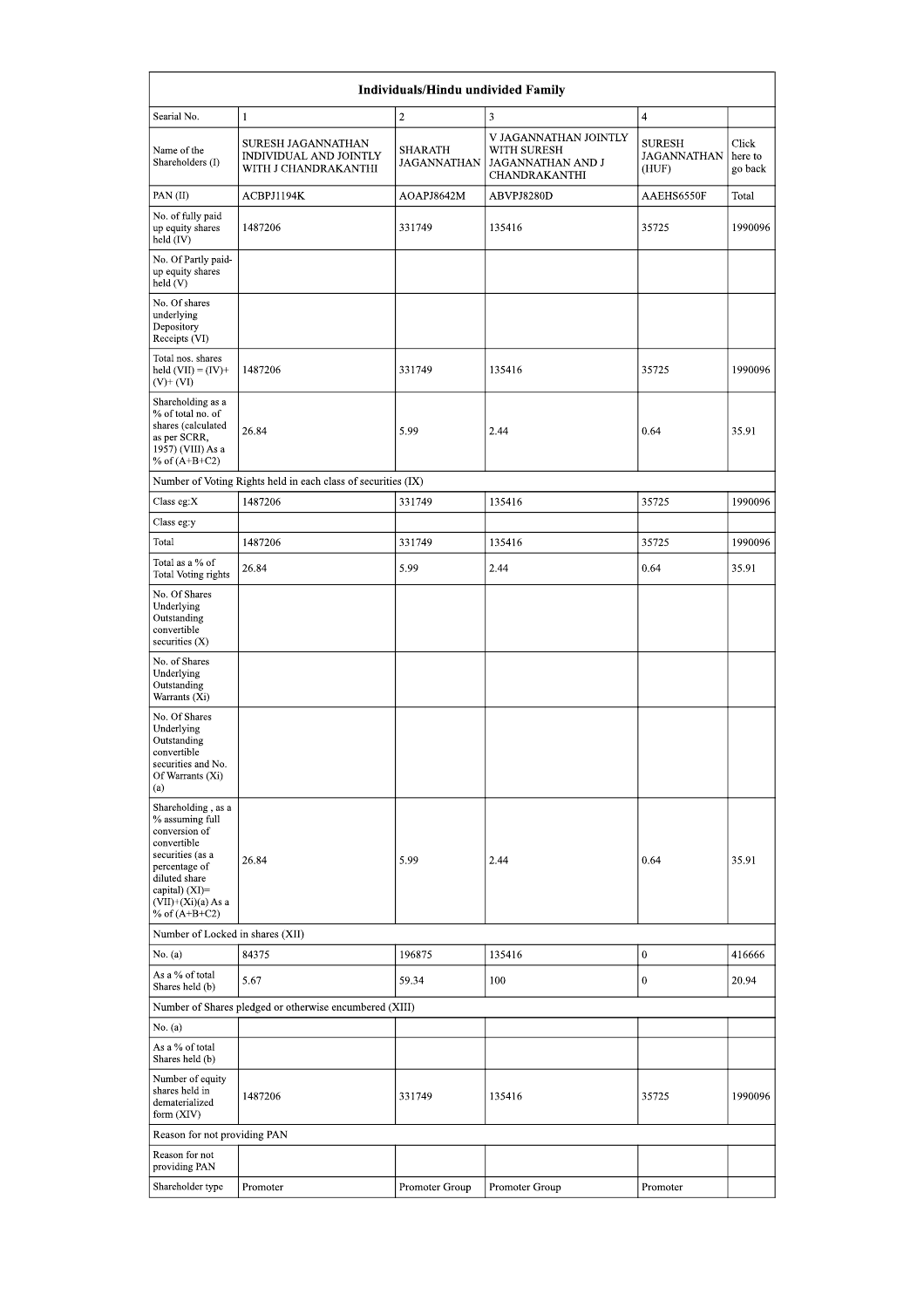| Any Other (specify)                                                                                                                                                                  |                                                               |                                |                       |  |  |  |  |  |  |  |  |
|--------------------------------------------------------------------------------------------------------------------------------------------------------------------------------------|---------------------------------------------------------------|--------------------------------|-----------------------|--|--|--|--|--|--|--|--|
| Searial No.                                                                                                                                                                          | 1                                                             | $\overline{2}$                 |                       |  |  |  |  |  |  |  |  |
| Category                                                                                                                                                                             | <b>Bodies Corporate</b>                                       | <b>Bodies Corporate</b>        | Click here to go back |  |  |  |  |  |  |  |  |
| Name of the<br>Shareholders (I)                                                                                                                                                      | CAPE FLOUR MILLS PRIVATE LIMITED                              | MCKINNON INDIA PRIVATE LIMITED |                       |  |  |  |  |  |  |  |  |
| PAN (II)                                                                                                                                                                             | AABCT2255J                                                    | AABCM2278C                     | Total                 |  |  |  |  |  |  |  |  |
| No. of the<br>Shareholders (I)                                                                                                                                                       | 1                                                             | 1                              | $\overline{c}$        |  |  |  |  |  |  |  |  |
| No. of fully paid<br>up equity shares<br>held (IV)                                                                                                                                   | 1107089                                                       | 71500                          | 1178589               |  |  |  |  |  |  |  |  |
| No. Of Partly paid-<br>up equity shares<br>held(V)                                                                                                                                   |                                                               |                                |                       |  |  |  |  |  |  |  |  |
| No. Of shares<br>underlying<br>Depository<br>Receipts (VI)                                                                                                                           |                                                               |                                |                       |  |  |  |  |  |  |  |  |
| Total nos. shares<br>held $(VII) = (IV) +$<br>$(V)$ + $(VI)$                                                                                                                         | 1107089                                                       | 71500                          | 1178589               |  |  |  |  |  |  |  |  |
| Shareholding as a<br>% of total no. of<br>shares (calculated<br>as per SCRR,<br>1957) (VIII) As a<br>% of $(A+B+C2)$                                                                 | 19.98                                                         | 1.29                           | 21.27                 |  |  |  |  |  |  |  |  |
|                                                                                                                                                                                      | Number of Voting Rights held in each class of securities (IX) |                                |                       |  |  |  |  |  |  |  |  |
| Class eg: X                                                                                                                                                                          | 1107089                                                       | 71500                          | 1178589               |  |  |  |  |  |  |  |  |
| Class eg:y                                                                                                                                                                           |                                                               |                                |                       |  |  |  |  |  |  |  |  |
| Total                                                                                                                                                                                | 1107089                                                       | 71500                          | 1178589               |  |  |  |  |  |  |  |  |
| Total as a % of<br>Total Voting rights                                                                                                                                               | 19.98                                                         | 1.29                           | 21.27                 |  |  |  |  |  |  |  |  |
| No. Of Shares<br>Underlying<br>Outstanding<br>convertible<br>securities (X)                                                                                                          |                                                               |                                |                       |  |  |  |  |  |  |  |  |
| No. of Shares<br>Underlying<br>Outstanding<br>Warrants (Xi)                                                                                                                          |                                                               |                                |                       |  |  |  |  |  |  |  |  |
| No. Of Shares<br>Underlying<br>Outstanding<br>convertible<br>securities and No.<br>Of Warrants (Xi)<br>(a)                                                                           |                                                               |                                |                       |  |  |  |  |  |  |  |  |
| Shareholding, as a<br>% assuming full<br>conversion of<br>convertible<br>securities (as a<br>percentage of<br>diluted share<br>capital) (XI)=<br>$(VII)+(X)$ As a %<br>of $(A+B+C2)$ | 19.98                                                         | 1.29                           | 21.27                 |  |  |  |  |  |  |  |  |
| Number of Locked in shares (XII)                                                                                                                                                     |                                                               |                                |                       |  |  |  |  |  |  |  |  |
| No. (a)                                                                                                                                                                              | 104166                                                        | $\boldsymbol{0}$               | 104166                |  |  |  |  |  |  |  |  |
| As a % of total<br>Shares held (b)                                                                                                                                                   | 9.41                                                          | $\mathbf{0}$                   | 8.84                  |  |  |  |  |  |  |  |  |
|                                                                                                                                                                                      | Number of Shares pledged or otherwise encumbered (XIII)       |                                |                       |  |  |  |  |  |  |  |  |
| No. (a)                                                                                                                                                                              |                                                               |                                |                       |  |  |  |  |  |  |  |  |
| As a % of total<br>Shares held (b)                                                                                                                                                   |                                                               |                                |                       |  |  |  |  |  |  |  |  |
| Number of equity<br>shares held in<br>dematerialized<br>form (XIV)                                                                                                                   | 1107089                                                       | 71500                          | 1178589               |  |  |  |  |  |  |  |  |
| Reason for not providing PAN                                                                                                                                                         |                                                               |                                |                       |  |  |  |  |  |  |  |  |
| Reason for not<br>providing PAN                                                                                                                                                      |                                                               |                                |                       |  |  |  |  |  |  |  |  |
| Shareholder type                                                                                                                                                                     | Promoter Group                                                | Promoter Group                 |                       |  |  |  |  |  |  |  |  |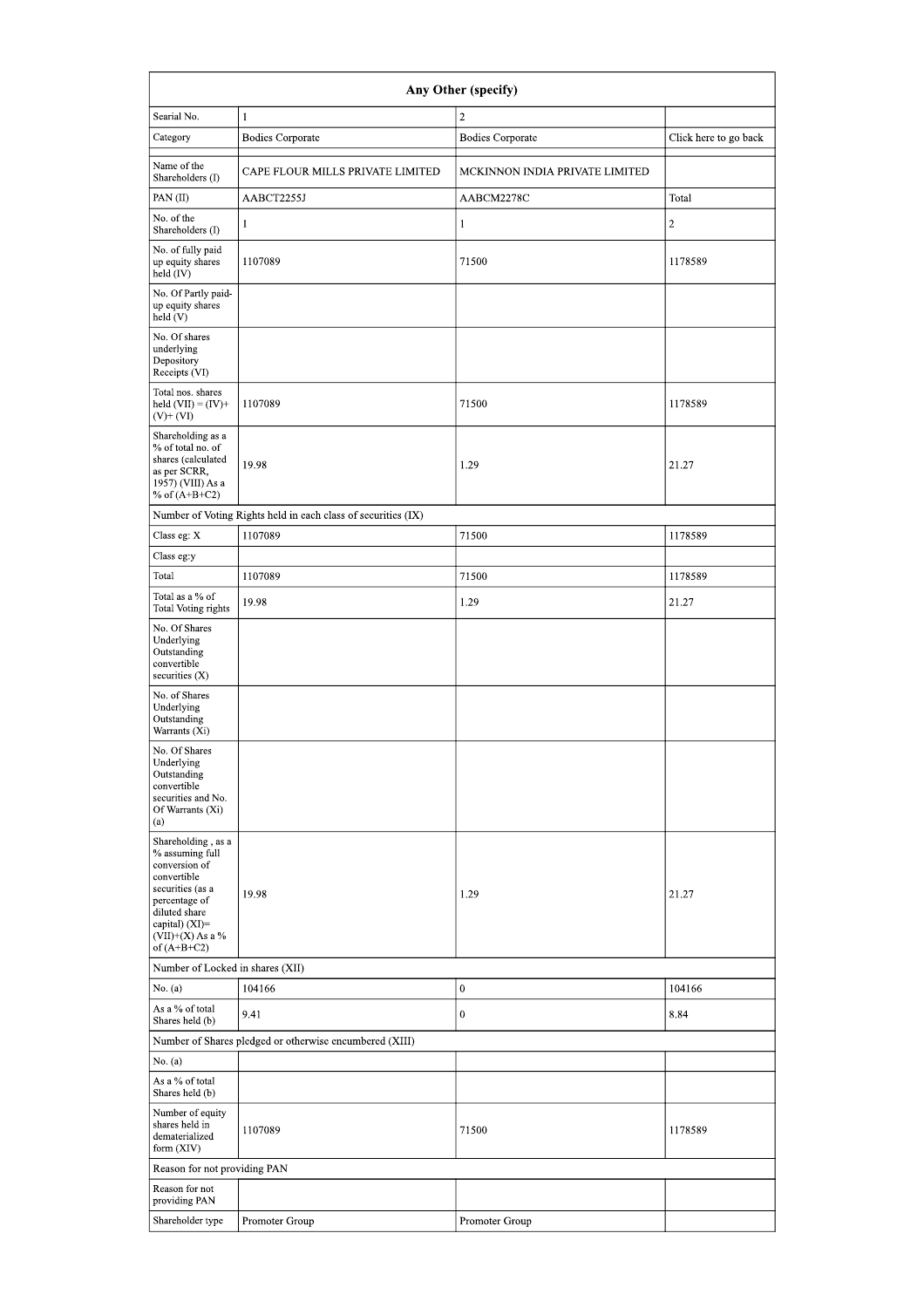| Individuals - ii. Individual shareholders holding nominal share capital in excess of Rs. 2 lakhs.                                                                                    |                                                               |            |                             |                       |  |  |  |  |  |  |  |  |
|--------------------------------------------------------------------------------------------------------------------------------------------------------------------------------------|---------------------------------------------------------------|------------|-----------------------------|-----------------------|--|--|--|--|--|--|--|--|
| Searial No.                                                                                                                                                                          | $\mathbf{1}$                                                  | $\sqrt{2}$ | 3                           |                       |  |  |  |  |  |  |  |  |
| Name of the<br>Shareholders (I)                                                                                                                                                      | DHREEJ KUMAR LOHIA                                            | K MOHAN    | KAILASHBEN ASHOKKUMAR PATEL | Click here to go back |  |  |  |  |  |  |  |  |
| PAN(II)                                                                                                                                                                              | AHCPK2417L                                                    | AJAPM7376A | ALLPP4693C                  | Total                 |  |  |  |  |  |  |  |  |
| No. of fully paid<br>up equity shares<br>held (IV)                                                                                                                                   | 68488                                                         | 254144     | 58000                       | 380632                |  |  |  |  |  |  |  |  |
| No. Of Partly paid-<br>up equity shares<br>held (V)                                                                                                                                  |                                                               |            |                             |                       |  |  |  |  |  |  |  |  |
| No. Of shares<br>underlying<br>Depository<br>Receipts (VI)                                                                                                                           |                                                               |            |                             |                       |  |  |  |  |  |  |  |  |
| Total nos. shares<br>held $(VII) = (IV) +$<br>$(V)$ + $(VI)$                                                                                                                         | 68488                                                         | 254144     | 58000                       | 380632                |  |  |  |  |  |  |  |  |
| Shareholding as a<br>% of total no. of<br>shares (calculated<br>as per SCRR,<br>1957) (VIII) As a<br>% of $(A+B+C2)$                                                                 | 1.24                                                          | 4.59       | 1.05                        | 6.87                  |  |  |  |  |  |  |  |  |
|                                                                                                                                                                                      | Number of Voting Rights held in each class of securities (IX) |            |                             |                       |  |  |  |  |  |  |  |  |
| Class eg: X                                                                                                                                                                          | 68488                                                         | 254144     | 58000                       | 380632                |  |  |  |  |  |  |  |  |
| Class eg:y                                                                                                                                                                           |                                                               |            |                             |                       |  |  |  |  |  |  |  |  |
| Total                                                                                                                                                                                | 68488                                                         | 254144     | 58000                       | 380632                |  |  |  |  |  |  |  |  |
| Total as a % of<br>Total Voting rights                                                                                                                                               | 1.24                                                          | 4.59       | 1.05                        | 6.87                  |  |  |  |  |  |  |  |  |
| No. Of Shares<br>Underlying<br>Outstanding<br>convertible<br>securities (X)                                                                                                          |                                                               |            |                             |                       |  |  |  |  |  |  |  |  |
| No. of Shares<br>Underlying<br>Outstanding<br>Warrants (Xi)                                                                                                                          |                                                               |            |                             |                       |  |  |  |  |  |  |  |  |
| No. Of Shares<br>Underlying<br>Outstanding<br>convertible<br>securities and No.<br>Of Warrants (Xi)<br>(a)                                                                           |                                                               |            |                             |                       |  |  |  |  |  |  |  |  |
| Shareholding, as a<br>% assuming full<br>conversion of<br>convertible<br>securities (as a<br>percentage of<br>diluted share<br>capital) (XI)=<br>$(VII)+(X)$ As a %<br>of $(A+B+C2)$ | 1.24                                                          | 4.59       | 1.05                        | 6.87                  |  |  |  |  |  |  |  |  |
| Number of Locked in shares (XII)                                                                                                                                                     |                                                               |            |                             |                       |  |  |  |  |  |  |  |  |
| No. (a)                                                                                                                                                                              |                                                               |            |                             |                       |  |  |  |  |  |  |  |  |
| As a % of total<br>Shares held (b)                                                                                                                                                   |                                                               |            |                             |                       |  |  |  |  |  |  |  |  |
| Number of equity<br>shares held in<br>dematerialized<br>form (XIV)                                                                                                                   | 68488                                                         | 254144     | 58000                       | 380632                |  |  |  |  |  |  |  |  |
| Reason for not providing PAN                                                                                                                                                         |                                                               |            |                             |                       |  |  |  |  |  |  |  |  |
| Reason for not<br>providing PAN                                                                                                                                                      |                                                               |            |                             |                       |  |  |  |  |  |  |  |  |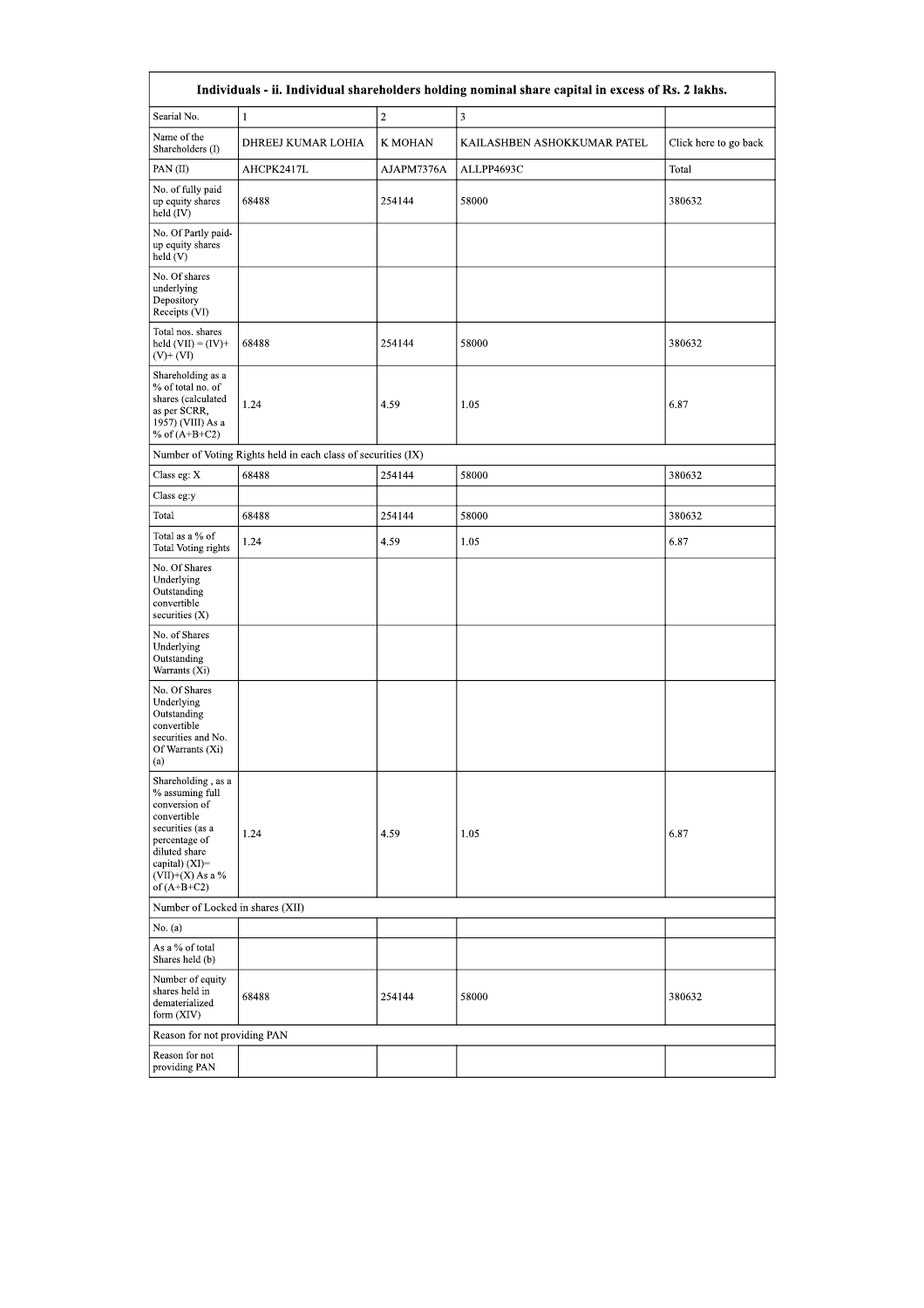| Any Other (specify)                                                                                                                                                                  |               |                      |            |                              |                                                   |                     |                            |  |  |  |  |  |
|--------------------------------------------------------------------------------------------------------------------------------------------------------------------------------------|---------------|----------------------|------------|------------------------------|---------------------------------------------------|---------------------|----------------------------|--|--|--|--|--|
| Searial No.                                                                                                                                                                          | $\mathbf{1}$  | $\sqrt{2}$           | 3          | $\overline{4}$               | 5                                                 | $\sqrt{6}$          | 7                          |  |  |  |  |  |
| Category                                                                                                                                                                             | <b>Trusts</b> | Foreign<br>Nationals | <b>HUF</b> | Non-Resident<br>Indian (NRI) | Unclaimed or Suspense or<br><b>Escrow Account</b> | Clearing<br>Members | <b>Bodies</b><br>Corporate |  |  |  |  |  |
| Category / More<br>than 1 percentage                                                                                                                                                 | Category      | Category             | Category   | Category                     | Category                                          | Category            | Category                   |  |  |  |  |  |
| Name of the<br>Shareholders (I)                                                                                                                                                      |               |                      |            |                              |                                                   |                     |                            |  |  |  |  |  |
| PAN(II)                                                                                                                                                                              |               |                      |            |                              |                                                   |                     |                            |  |  |  |  |  |
| No. of the<br>Shareholders (I)                                                                                                                                                       | $\mathbf{1}$  | $\mathbf{1}$         | 122        | 23                           | $\mathbf{1}$                                      | 10                  | 41                         |  |  |  |  |  |
| No. of fully paid<br>up equity shares<br>held (IV)                                                                                                                                   | 200           | 150                  | 208332     | 13991                        | 715                                               | 2734                | 78674                      |  |  |  |  |  |
| No. Of Partly paid-<br>up equity shares<br>held (V)                                                                                                                                  |               |                      |            |                              |                                                   |                     |                            |  |  |  |  |  |
| No. Of shares<br>underlying<br>Depository<br>Receipts (VI)                                                                                                                           |               |                      |            |                              |                                                   |                     |                            |  |  |  |  |  |
| Total nos. shares<br>held $(VII) = (IV) +$<br>$(V)$ + $(VI)$                                                                                                                         | 200           | 150                  | 208332     | 13991                        | 715                                               | 2734                | 78674                      |  |  |  |  |  |
| Shareholding as a<br>% of total no. of<br>shares (calculated<br>as per SCRR,<br>1957) (VIII) As a<br>% of $(A+B+C2)$                                                                 | $\mathbf{0}$  | $\bf{0}$             | 3.76       | 0.25                         | 0.01                                              | 0.05                | 1.42                       |  |  |  |  |  |
| Number of Voting Rights held in each class of securities (IX)                                                                                                                        |               |                      |            |                              |                                                   |                     |                            |  |  |  |  |  |
| Class eg: X                                                                                                                                                                          | 200           | 150                  | 208332     | 13991                        | 715                                               | 2734                | 78674                      |  |  |  |  |  |
| Class eg:y                                                                                                                                                                           |               |                      |            |                              |                                                   |                     |                            |  |  |  |  |  |
| Total                                                                                                                                                                                | 200           | 150                  | 208332     | 13991                        | 715                                               | 2734                | 78674                      |  |  |  |  |  |
| Total as a % of<br>Total Voting rights                                                                                                                                               | $\mathbf{0}$  | $\mathbf{0}$         | 3.76       | 0.25                         | 0.01                                              | 0.05                | 1.42                       |  |  |  |  |  |
| No. Of Shares<br>Underlying<br>Outstanding<br>convertible<br>securities $(X)$                                                                                                        |               |                      |            |                              |                                                   |                     |                            |  |  |  |  |  |
| No. of Shares<br>Underlying<br>Outstanding<br>Warrants (Xi)                                                                                                                          |               |                      |            |                              |                                                   |                     |                            |  |  |  |  |  |
| No. Of Shares<br>Underlying<br>Outstanding<br>convertible<br>securities and No.<br>Of Warrants (Xi)<br>(a)                                                                           |               |                      |            |                              |                                                   |                     |                            |  |  |  |  |  |
| Shareholding, as a<br>% assuming full<br>conversion of<br>convertible<br>securities (as a<br>percentage of<br>diluted share<br>capital) (XI)=<br>$(VII)+(X)$ As a %<br>of $(A+B+C2)$ | $\mathbf{0}$  | $\boldsymbol{0}$     | 3.76       | 0.25                         | 0.01                                              | 0.05                | 1.42                       |  |  |  |  |  |
| Number of Locked in shares (XII)                                                                                                                                                     |               |                      |            |                              |                                                   |                     |                            |  |  |  |  |  |
| No. (a)                                                                                                                                                                              |               |                      |            |                              |                                                   |                     |                            |  |  |  |  |  |
| As a % of total<br>Shares held (b)                                                                                                                                                   |               |                      |            |                              |                                                   |                     |                            |  |  |  |  |  |
| Number of equity<br>shares held in<br>dematerialized<br>form (XIV)                                                                                                                   | 200           | 150                  | 208132     | 13991                        | 715                                               | 2734                | 75663                      |  |  |  |  |  |
| Reason for not providing PAN                                                                                                                                                         |               |                      |            |                              |                                                   |                     |                            |  |  |  |  |  |
| Reason for not<br>providing PAN                                                                                                                                                      |               |                      |            |                              |                                                   |                     |                            |  |  |  |  |  |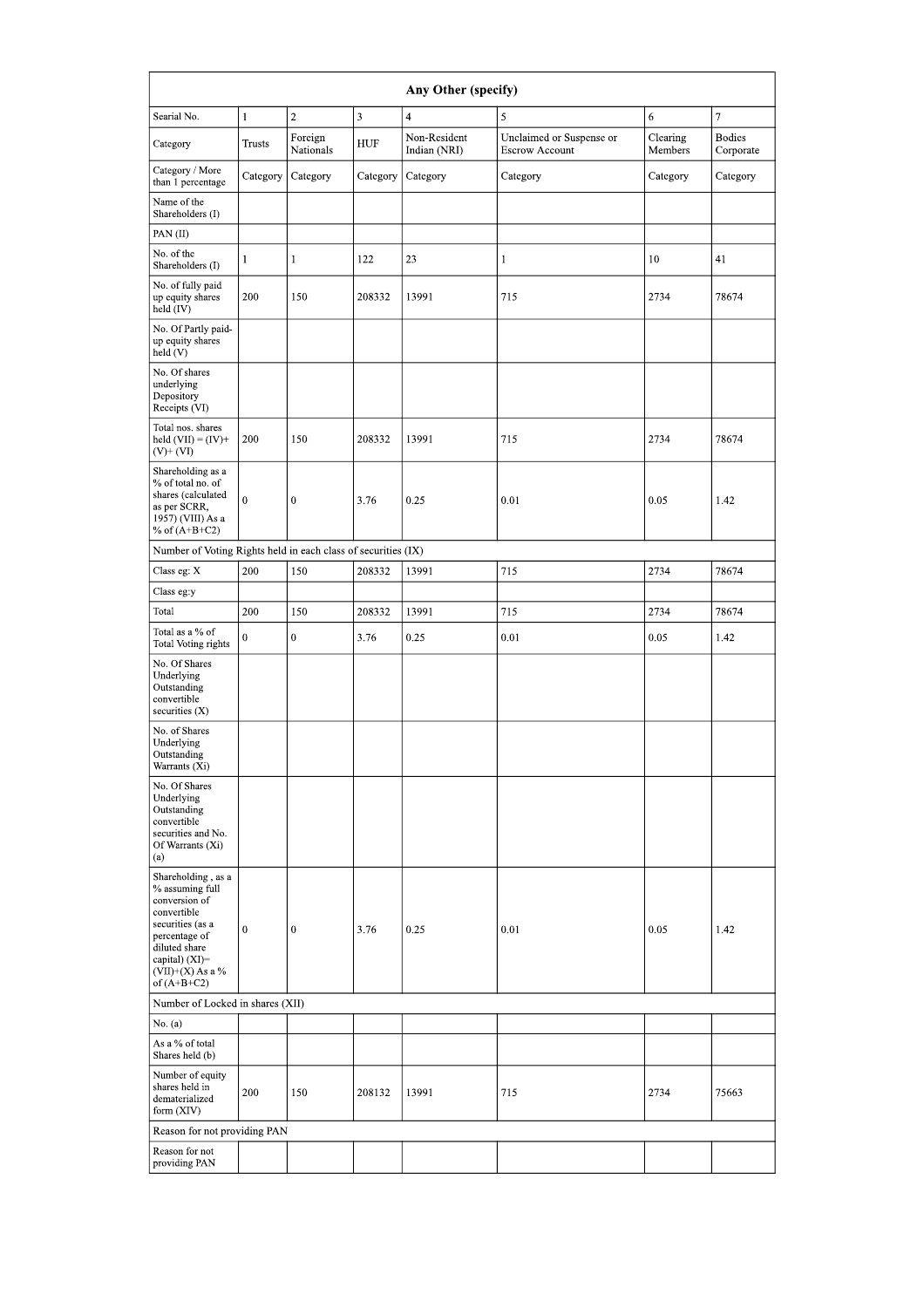|                                                                                                                                                                                      | Any Other (specify)                                           |              |                       |
|--------------------------------------------------------------------------------------------------------------------------------------------------------------------------------------|---------------------------------------------------------------|--------------|-----------------------|
| Searial No.                                                                                                                                                                          | $\,$ 8 $\,$                                                   | 9            |                       |
| Category                                                                                                                                                                             | Director or Director's Relatives                              | <b>IEPF</b>  |                       |
| Category / More<br>than 1 percentage                                                                                                                                                 | Category                                                      | Category     |                       |
| Name of the<br>Shareholders (I)                                                                                                                                                      |                                                               |              | Click here to go back |
| PAN(II)                                                                                                                                                                              |                                                               |              | Total                 |
| No. of the<br>Shareholders (I)                                                                                                                                                       | 3                                                             | $\mathbf{1}$ | 203                   |
| No. of fully paid<br>up equity shares<br>held (IV)                                                                                                                                   | 8350                                                          | 59869        | 373015                |
| No. Of Partly paid-<br>up equity shares<br>held (V)                                                                                                                                  |                                                               |              |                       |
| No. Of shares<br>underlying<br>Depository<br>Receipts (VI)                                                                                                                           |                                                               |              |                       |
| Total nos. shares<br>held $(VII) = (IV) +$<br>$(V)$ + $(VI)$                                                                                                                         | 8350                                                          | 59869        | 373015                |
| Shareholding as a<br>% of total no. of<br>shares (calculated<br>as per SCRR,<br>1957) (VIII) As a<br>% of $(A+B+C2)$                                                                 | 0.15                                                          | 1.08         | 6.72                  |
|                                                                                                                                                                                      | Number of Voting Rights held in each class of securities (IX) |              |                       |
| Class eg: X                                                                                                                                                                          | 8350                                                          | 59869        | 373015                |
| Class eg:y                                                                                                                                                                           |                                                               |              |                       |
| Total                                                                                                                                                                                | 8350                                                          | 59869        | 373015                |
| Total as a % of<br>Total Voting rights                                                                                                                                               | 0.15                                                          | 1.08         | 6.72                  |
| No. Of Shares<br>Underlying<br>Outstanding<br>convertible<br>securities $(X)$                                                                                                        |                                                               |              |                       |
| No. of Shares<br>Underlying<br>Outstanding<br>Warrants (Xi)                                                                                                                          |                                                               |              |                       |
| No. Of Shares<br>Underlying<br>Outstanding<br>convertible<br>securities and No.<br>Of Warrants (Xi)<br>(a)                                                                           |                                                               |              |                       |
| Shareholding, as a<br>% assuming full<br>conversion of<br>convertible<br>securities (as a<br>percentage of<br>diluted share<br>capital) (XI)=<br>$(VII)+(X)$ As a %<br>of $(A+B+C2)$ | 0.15                                                          | 1.08         | 6.72                  |
| Number of Locked in shares (XII)                                                                                                                                                     |                                                               |              |                       |
| No. (a)                                                                                                                                                                              |                                                               |              |                       |
| As a % of total<br>Shares held (b)                                                                                                                                                   |                                                               |              |                       |
| Number of equity<br>shares held in<br>dematerialized<br>form (XIV)                                                                                                                   | 8350                                                          | 59869        | 369804                |
| Reason for not providing PAN                                                                                                                                                         |                                                               |              |                       |
| Reason for not<br>providing PAN                                                                                                                                                      |                                                               |              |                       |